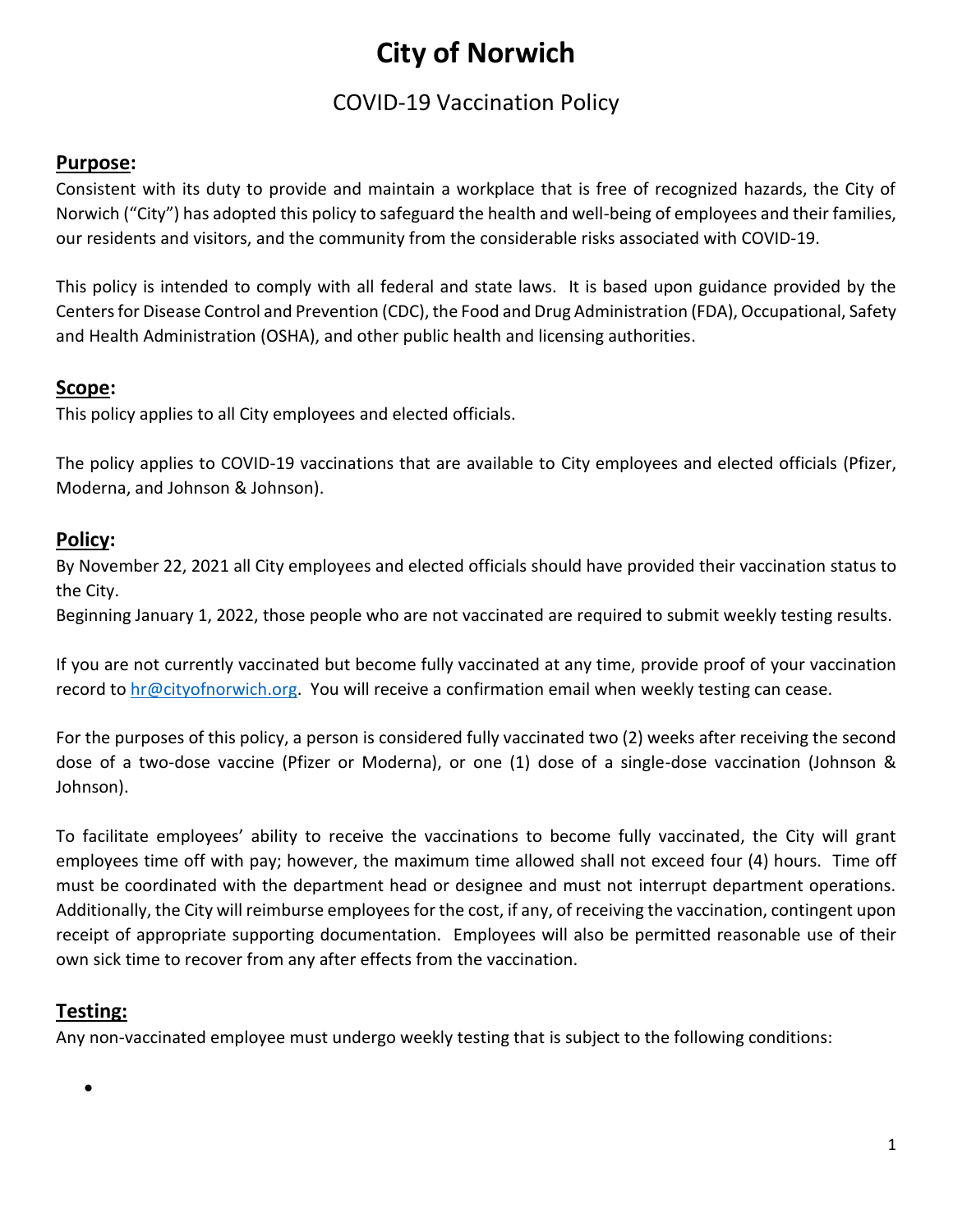- All testing must be completed at a minimum of every seven days for unvaccinated people and within seven days of returning to the office after an extended absence.
- Testing results must be uploaded into the City's Confidential Portal by 12:00 PM on Wednesday each week.
- Testing may be done during work hours utilizing sick, compensatory or vacation time so long as it complies with the employee's collective bargaining agreement and is authorized and coordinated with their supervisor.
- So long as the City is directly reimbursed for the cost of the testing by state or federal government, there will be no cost to the employee for testing. Otherwise, the employee may responsible for all costs associated with the testing.
- Employees who test positive for COVID-19 must quarantine in accordance with the latest guidelines and policies followed by the City.

All employees who test positive for COVID-19 or receive a COVID-19 diagnosis from a licensed health care provider are exempt from testing within 90 days of their positive test date.

All COVID-19 tests must be either the FDA-approved PCR or rapid test; results from home test kits will not be accepted.

New City hires must be vaccinated prior to their start date. Medical or religious exemptions will be considered.

## **Masks:**

Masks are required at all times for all non-vaccinated employees and elected officials inside all City and NPU buildings and facilities as well as when traveling with others in a vehicle. In order to manage the policy, Department Heads or designee(s) will be notified of employees who are required to wear masks.

All visitors and contractors must wear a mask unless they provide proof of vaccination.

## **Enforcement:**

Any employee who does not provide a negative test result in the portal by the Wednesday noon deadline will not be allowed to work and will be on leave without pay until their test results are provided.

Any employee that refuses to comply with this policy, fails to provide test results by the deadline, or falsifies their vaccination documentation or test results will face disciplinary action up to and including termination.

As everyone is aware, issues related to COVID-19 and this unprecedented pandemic, including state and federal guidance regarding these issues, are constantly evolving. Accordingly, the City reserves its right to modify the